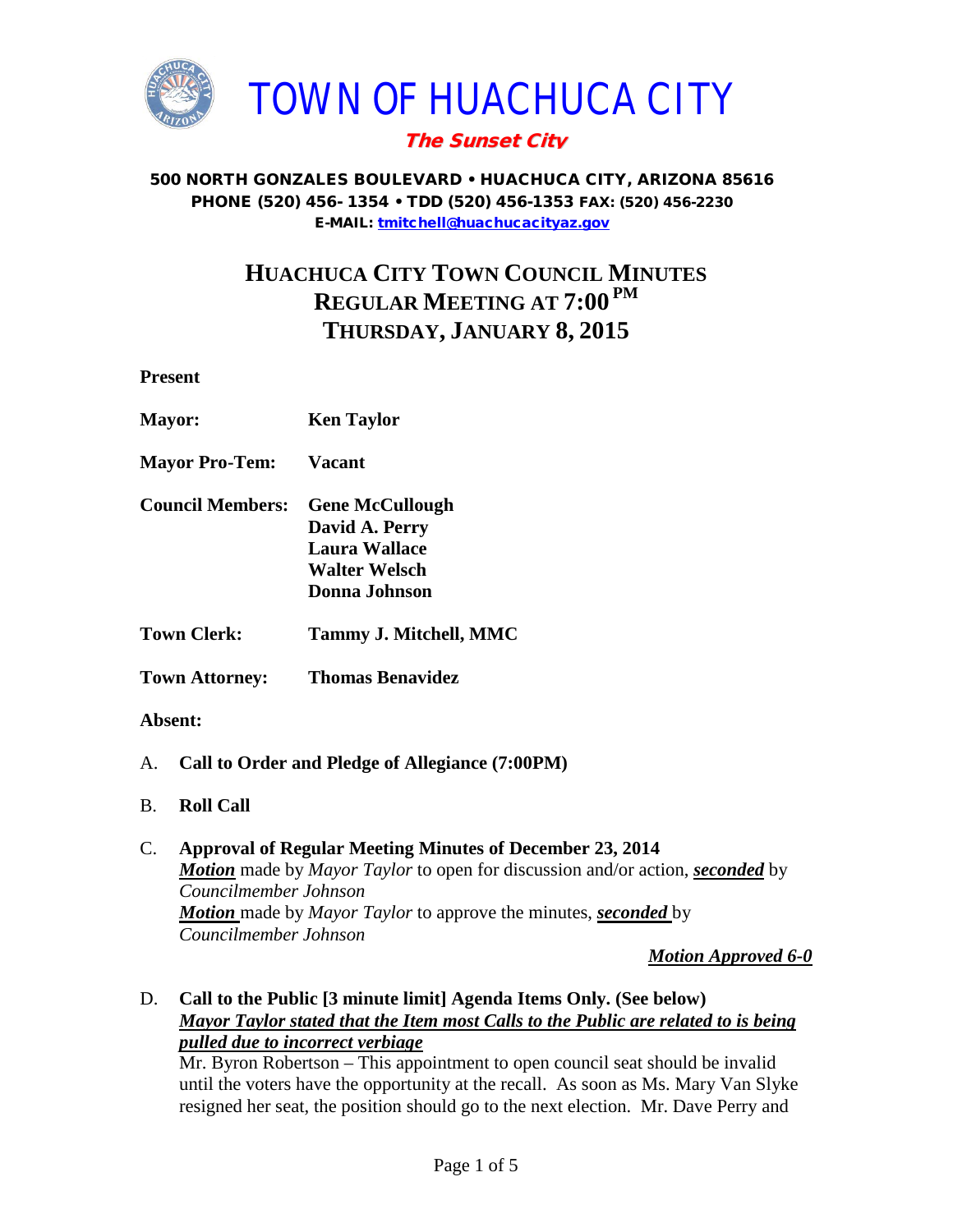Mr. Walter Welsch should have been elected at the following election. The council is in violation.

A gentleman from 301 Apache wanted to say thank you to the police and fire department for their help or he would have lost his home.

## E. **Reports by Council Members and Officers**

- 1. *Councilmember Welsch - Library/Senior Center***-** Councilmember Welsch reported that the Library had 7 new library cards and currently have 1,843 items in circulation. They are still awaiting the arrival of our new label printer and will get the materials out on the shelf and available for check out. Kelly had her baby on Wednesday and is doing very well.
- 2. *Councilmember McCullough* **–** *Planning and Zoning-* Councilmember McCullough reported that the P&Z had their meeting and swore in a new member Randy Keeling, Also we started looking at the General Plan.
- 3. *Councilmember Wallace* **–** *Parks and Recreation***-**Councilmember Wallace reported that the Parks & Recreation Board still needs members if anyone would like to be on our board. We have meetings the second Monday of every month. Also, next month we are going to be looking at the Urda Award.
- 4. *Councilmember Johnson – Public Safety-*Councilmember Johnson said we are not firing Chief Grey; we have no reason to fire him. Chief Grey stated we have had a few arrest for all kinds of reasons. The Helicopter for Cochise County crashed and killed two people, services will be next week. Councilmember Johnson said we do still have a lot of animals at the animal shelter for adoption.
- 5. *Councilmember Perry Public Works-* Councilmember Perry reported we have a hefty bill here for a valve that needs replaced at one of our wells. The problem with this valve is the water pressure going up and down. This valve is very old and can't be fixed and was hard to even find this part. The cost is about \$6,600.00. Councilmember Perry reported that the land fill is still working on a major piece of equipment.
- 6. *Mayor Pro Tem***–** *Finance-* Clerk Mitchell stated we are still on track with the budget, and the bills this month were a little lower because of the close of the end of the year. Therefore, next set of bills will be a little higher.
- 7. *Mayor Taylor –* Mayor Taylor reported we are putting together training for our police department. Mayor Taylor stated that we are still working with this firm out of Seattle Washington for our codification, well are in our final stages and it should go to publication very soon and we will hold public hearings for everyone to see it. Mayor Taylor said that we have been getting increased pressure to enforce out Town Codes; well with the new codification it will be easier to enforce these codes. Like Mr. Goad is saying we need to enforce our codes and we have one that is not changing with the new codification and we have delivered 33 notices. Mayor Taylor stated many people have been violating the codes for decades and trying to enforce these codes has been impossible. With the new and organized code book it will be easier to start enforcing the codes.
- 8. *Tammy Mitchell – Town Clerk's Report-*Clerk Mitchell has nothing to report at this time.

#### F. **New Business**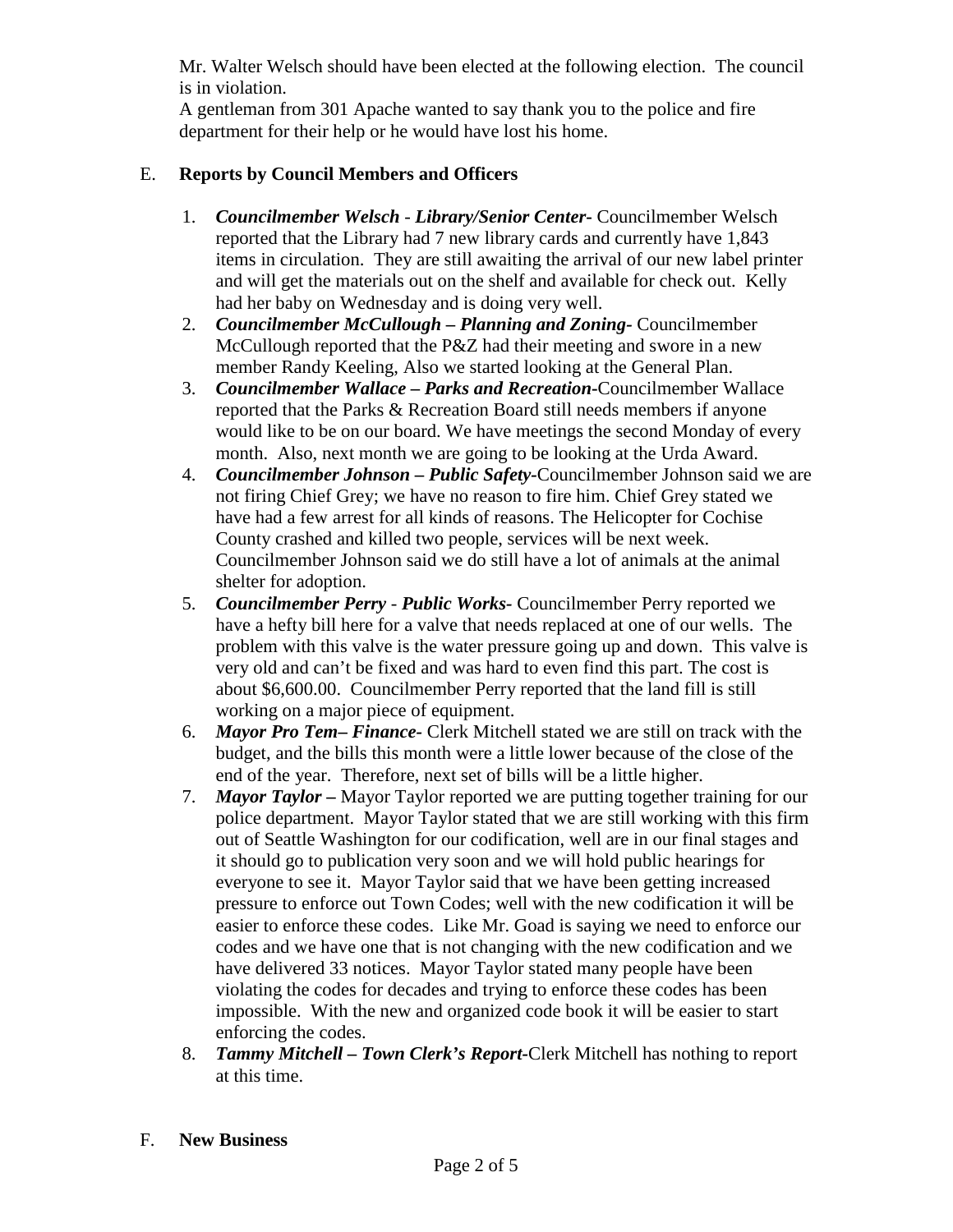## 1. **Discussion and/or Action [Mayor Taylor]: Appointment to open Council Seat**

*Motion* made by *Mayor Taylor* to open for discussion and/or action, *seconded* by *Councilmember Perry Motion* made by *Councilmember Perry* to appoint Terry Hobbs to council seat, *seconded* by *Councilmember Welsch* Councilmember Welsch – Yea Councilmember Perry – Yea Councilmember Wallace – Nay Councilmember McCullough – Yea Councilmember Johnson – Nay Mayor Taylor – Yea *Motion* made by *Mayor Taylor* to appoint Terry Hobbs to the vacant council seat pending his resignation from the Planning and Zoning Board, *seconded* by *Councilmember Perry*

### *Motion Approved 6-0*

2. **Discussion and/or Action [Mayor Taylor]: Executive [closed] session, pursuant to A.R.S. 38-431.03 (A) (3) & (4), for legal advice and consultation with the Town's Attorney and Special Counsel concerning former Town Mayor Byron Robertson's receipt of health insurance benefits from the Town. After the executive session, the Council might take action on this item, including providing direction to the Town's Attorney and/or Special Counsel.**

*Motion* made by *Mayor Taylor* to enter Executive Session, *seconded* by *Councilmember Perry-8:00 p.m.*

*Motion* made by *Mayor Taylor* to exit Executive Session at 8:49 p.m. and resume Regular Council Meeting, *seconded* by *Councilmember Perry-8:49 p.m.*

### *Motion Approved 6-0*

*Motion* made by *Mayor Taylor* to direct the Town Attorney as discussed in the Executive Session, *seconded* by *Councilmember Perry*

*Motion Approved 6-0*

- 3. **Discussion and/or Action [Mayor Taylor]: Ordinance for the International Property Maintenance Code-2009 First Reading.**  *Item Pulled by Mayor Taylor*
- 4. **Discussion and/or Action [Mayor Taylor]: Resolution 2015-01, Town Clerk Mitchell Read by Title Only, Resolution 2015-01 of the Mayor and Town Council of the Town of Huachuca City, Cochise County, Arizona, Declaring Support for Placement of "No Parking" Signs Along State Route 90.**

*Motion* made by *Mayor Taylor* to open for discussion and/or action, *seconded* by *Councilmember Perry Motion* made by *Mayor Taylor* to adopt Resolution 2015-01, *seconded* by *Councilmember Johnson Motion Approved 6-0*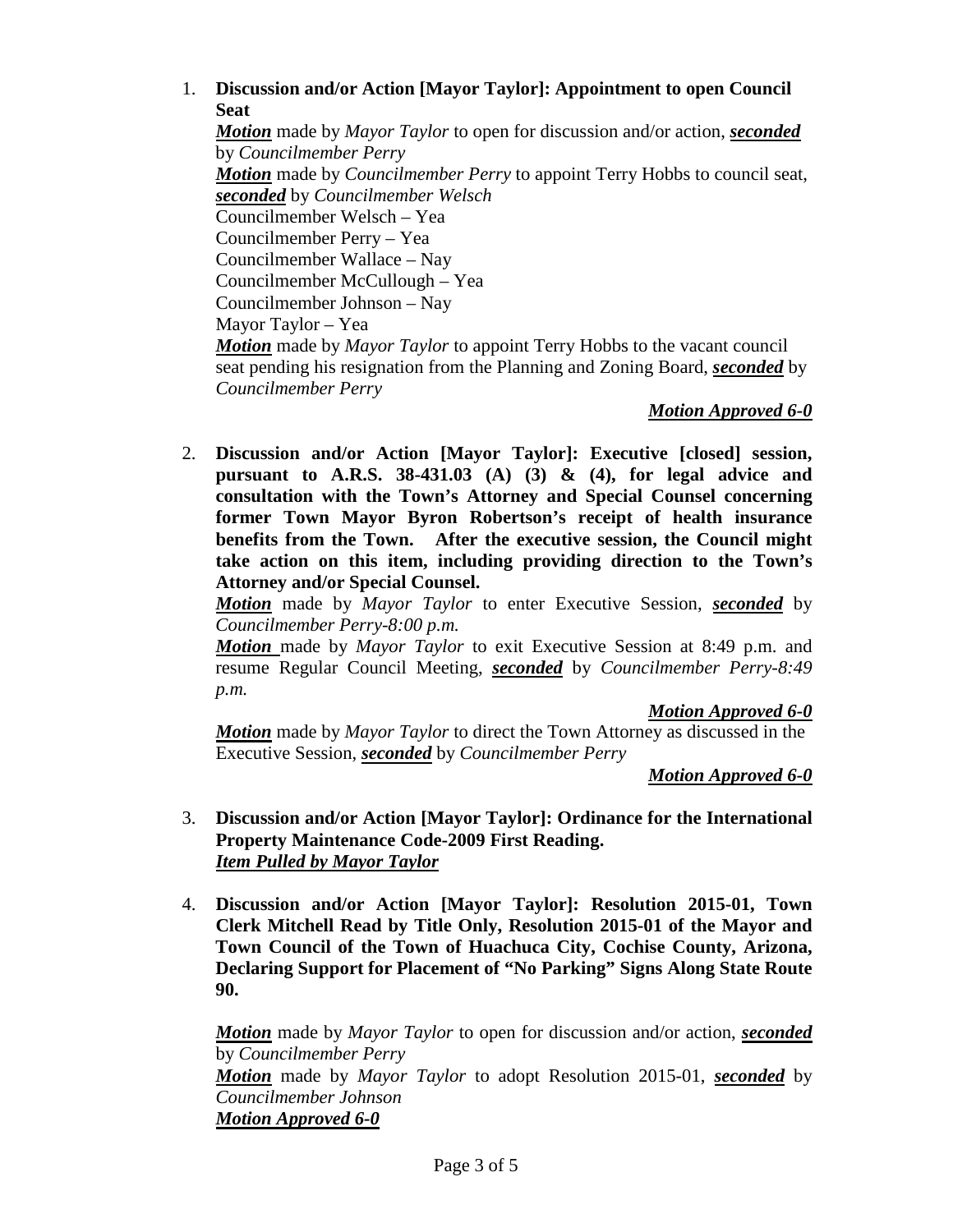- 5. **Discussion and/or Action [Mayor Taylor]: Formulation of Community Development Advisory Committee as per Town Code. (Section 3-4-8).**  *Motion* made by *Mayor Taylor* to open for discussion and/or action, *seconded* by *Councilmember McCullough.* The council decided once again to encourage the citizens to be on the Advisory Committee for the Town of Huachuca City. *No Action Taken*
- 6. **Discussion and/or Action [Mayor Taylor]: Code Enforcement Contracting or Hiring**

*Motion* made by *Mayor Taylor* to open for discussion and/or action, *seconded* by *Councilmember Wallace*

*Motion* made by *Mayor Taylor* to direct staff to research the position for Town Code Officer, *seconded* by *Councilmember Wallace*

> *Motion Approved 5-1 Councilmember Welsch Voting Nay*

7. **Discussion and/or Action [Mayor Taylor]: Police Department Command Structure A.R.S. 38-431-03 (A) (1) Discussion and or consideration of employment, assignment, appointment of a public officer, Police Chief Dennis Grey. The Council might take action on this item, including providing direction to the Town's Attorney.** *Item Pulled by Mayor Taylor*

## G. **Payment Approval Report in the amount of \$38,124.35** *Motion* made by *Mayor Taylor* to open for discussion and/or action, *seconded* by *Councilmember Johnson Motion* made by *Mayor Taylor* to approve the payment amount, *seconded* by *Councilmember Wallace*

*Motion Approved 6-0*

H. **Call to the Public: [3 min. limit] ARS38-431-01 Public body may make an open call to the public during a public meeting, subject to reasonable time, place and manner restrictions, to allow individuals to address the public body on any issue within the jurisdiction of the public body. At the conclusion of an open call to the public, individual members of the public body may respond to criticism made by those who have addressed the public body, may ask staff to review a matter or may ask that a matter be put on a future agenda. However, members of the public body shall not discuss or take legal action on matters raised during an open call to the public unless the matters are properly noticed for discussion and legal action.**

Jim Goad 211 N Buchannan, Whetstone: Quoted from A.R.S.28-7944 regarding Junk Yards.

- I. **Discussion and/or Action [Town Clerk]: Items to be placed on the next agenda** 1. **Discussion and/or Action [Councilmember Wallace]: Community Development Advisory Committee**
- J. **Adjournment (9:00 PM)** *Motion* made by *Mayor Taylor* to adjourn, *seconded* by *Councilmember Johnson Motion Approved 6-0*